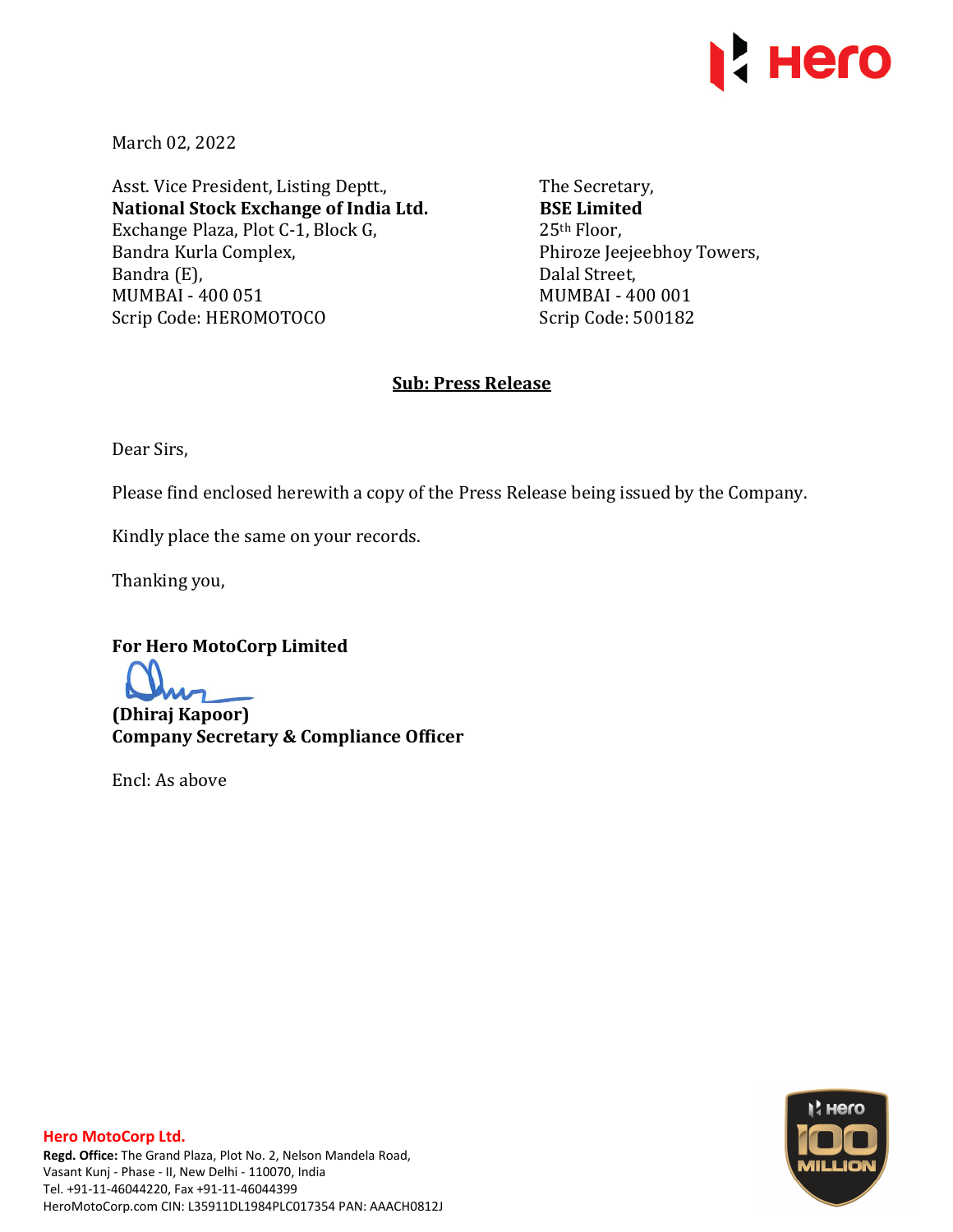

## **HERO MOTOCORP STRENGTHENS LEADERSHIP TEAM TO ACCELERATE DIGITAL TRANSFORMATION**

## **APPOINTS REEMA JAIN AS NEW CHIEF INFORMATION & DIGITAL OFFICER**

**Hero MotoCorp**, the world's largest manufacturer of motorcycles and scooters, has further strengthened its leadership team with the appointment of digitization and technology expert, Reema Jain.

Ms. Jain, with nearly two decades of world-class technology and leadership experience, has joined Hero MotoCorp on 1 March 2022 as the new **Chief Information & Digital Officer** to lead the technology driven business transformation. She will further strengthen the company's initiatives such as IT-related infrastructure, strategic planning, aligning digital strategies including the usage of new-age technologies.

Ms. Jain will directly report to Dr. Pawan Munjal, Chairman and CEO, Hero MotoCorp.

Mike Clarke, Chief Operating Officer and Chief Human Resources Officer, Hero MotoCorp, said *"In the relentless pursuit of our vision - 'Be the Future of Mobility', we have been embracing new technologies to bring greater agility into our working practices. As we are in the midst of a transformation, this newly created position marks an important milestone in our digital journey. Reema's addition to the team will help us lead the digital acceleration and leverage technology to augment our innovation ecosystem together with our customers and partners*."

Reema Jain is a well-known name in the technology industry and was recently named among top 100 global CDOs across industries. Jain most recently served as Chief Digital Officer at Vodafone India.

Prior to that, Ms. Jain was associated with global corporations such as Unilever and GE in leadership roles, where she was responsible for building agile, robust, scalable and resilient technology platforms, processes, and IT Solutions.

Hero MotoCorp recently elevated Ranjivjit Singh – who has been heading Marketing - to the newly constituted role of Chief Growth Officer, with an objective to leverage the emerging opportunities in the post-pandemic world, by bringing more synergies between the key customer-facing functions of Marketing and Sales & After-Sales.

\*\*\*\*\*\*\*\*